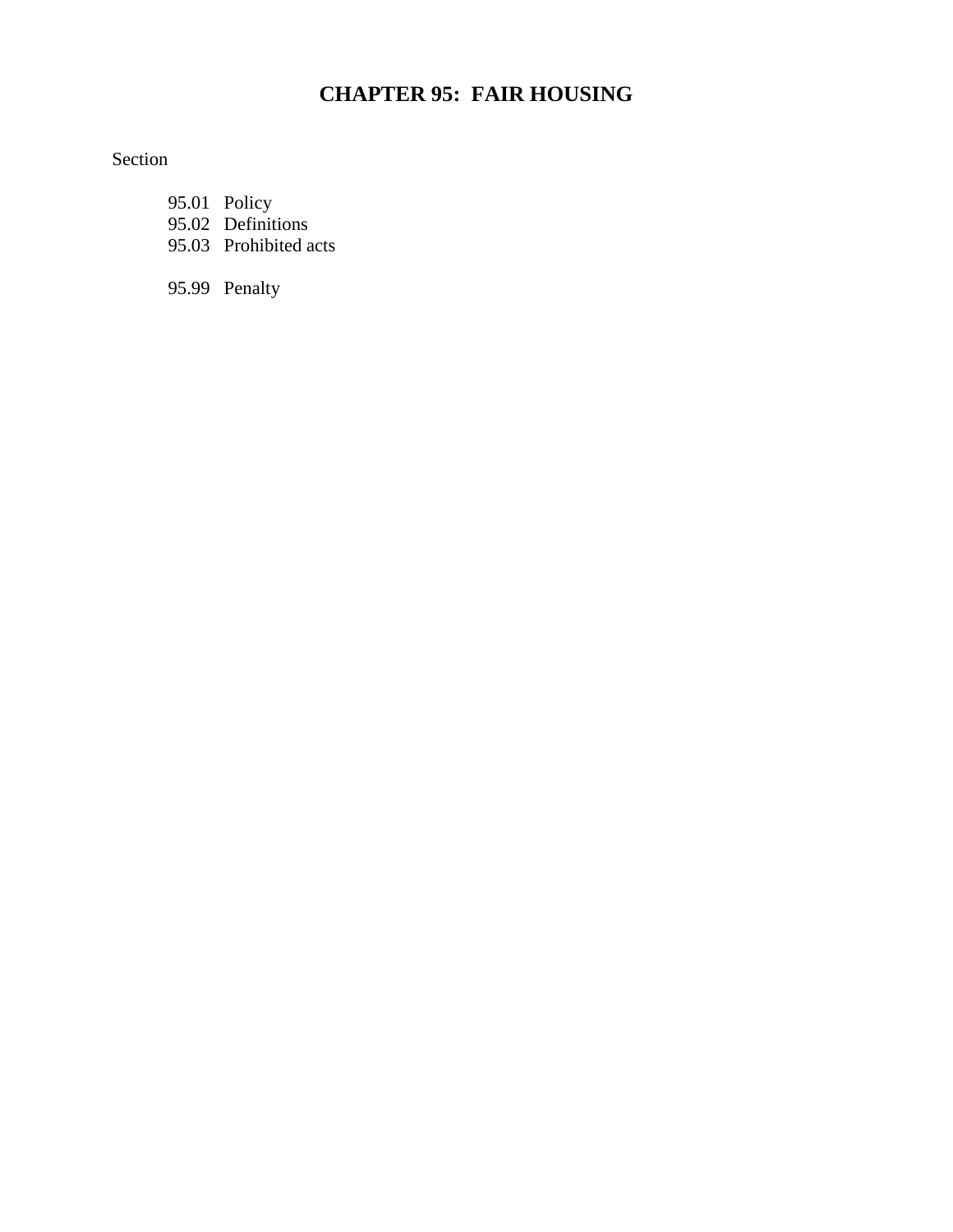### **Huntley – General Regulations**

### **§ 95.01 POLICY**

(A) The Village desires to assure equal opportunity to all residents, regardless of race, color, religion, creed, national origin or ancestry, sex, or physical or mental handicap, to live in decent, sanitary, and healthful living quarters.

(B) No owners, lessee, sub-lessee, assignee, managing agent, or other firm or corporation having the right to sell, rent, lease (or otherwise control) any housing accommodation and/or real property within the Village, or any agent of these shall refuse to sell, rent, lease, or otherwise and/or real property because of race, color, religion, national origin or ancestry, sex, creed, or physical or mental handicap of such person or persons or discriminate against any person or persons because of race, color, religion, national origin or ancestry, sex, creed, or physical or mental handicap in the conditions, terms, privileges of the sale, rental, or lease of any housing accommodation and/or real property or in the furnishing of facilities and/or services in connection therewith.

(C) Relocation shall be carried out in a manner that will promote maximum choice within the community's total housing supply; lessen racial, ethnic, and economic concentrations; and facilitate desegregation and racially inclusive patterns of occupancy and use of public and private facilities.

(Ord. 94-2-24-1, passed 2-24-94)

### **§ 95.02 DEFINITIONS**

Unless a different meaning clearly appears from the context, the following terms shall have the meaning ascribed in this section.

*DECENT, SANITARY, HEALTHFUL, STANDARD LIVING QUARTERS.* Housing that is in sound, clean, and weathertight condition and conforms to applicable local, state, and national codes.

*DISCRIMINATE* or *DISCRIMINATION.* Any difference expressed in any way toward a person or persons in the terms of the sale, exchange, lease, rental, or financing for housing accommodation and/or real property in regard to such sale, exchange, rental, lease, or finance because of race, color, religion, national origin or ancestry, sex, creed, or physical or mental handicap of such person.

*FINANCIAL INSTITUTION.* Any person, institution, or business entity of any kind which loans money to persons and receives as security for loans a secured interest of any kind in the real property of the borrower.

*HOUSING ACCOMMODATION.* Any building, structure, or portion thereof which is used or occupied as a home, residence, or sleeping place of one or more human beings, or any real estate so used, designed, or intended for such use.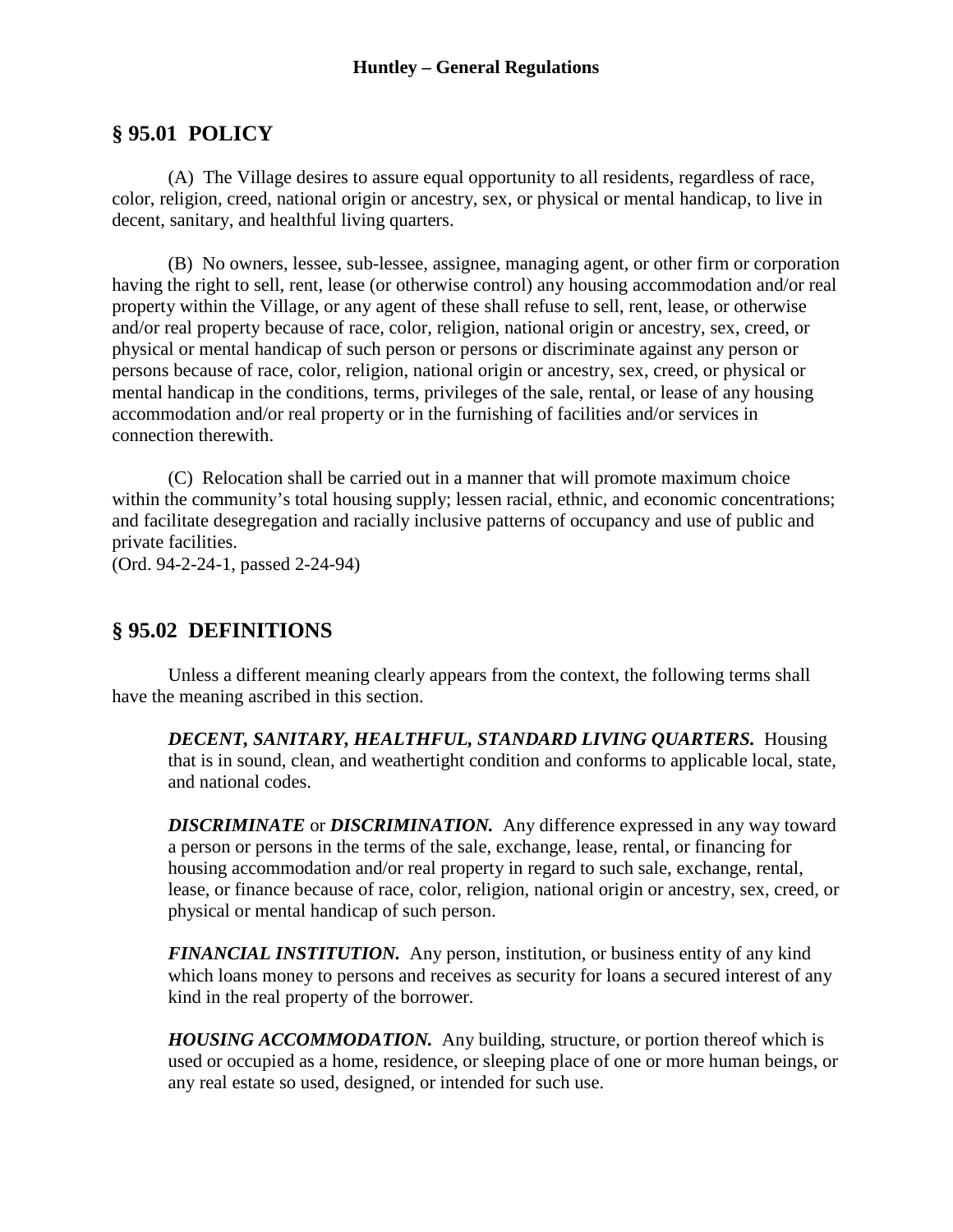### **Fair Housing**

*OWNER.* Any person/persons who hold legal or equitable title to, or owns any beneficial interest in any real property or who hold legal or equitable title to shares of, or hold any beneficial interest in any real estate cooperative which owns any real property and/or housing accommodations.

*REAL ESTATE BROKER.* Any person, partnership, association, corporation, and/or agent thereof, who, for a fee or other valuable consideration, offers, sells, purchases, exchanges, or rents, or negotiates, for the sale, purchase, exchange, or rental of a housing accommodation and/or real property of another, or collects rental for the use of a housing accommodation and/or real property of another.

*REAL PROPERTY.* Any real estate, vacant land, building, structure, or housing accommodations within the corporate limits of the Village. (Ord. 94-2-24-1, passed 2-24-94)

## **§ 95.03 PROHIBITED ACTS**

It shall be unlawful for any owner of real estate, lessee, sub-lessee, real estate broker or salesman, financial institution or employee of any financial institution, advertiser, or agent of any of all of the foregoing to:

(A) Discriminate against any person or persons because of race, color, religion, national origin or ancestry, sex, creed, or physical or mental handicap with regard to the sale, exchange, or rental or any dealing concerning any housing accommodation and/or real property.

(B) Discriminate against any person in the availability of or the price, terms, conditions, or privileges of any kind relating to the sale, rental, lease, or occupancy of any housing accommodation or real property in the Village or in furnishing of any facilities or services in connection therewith.

(C) Publish or circulate, or cause to be published or circulated, any notice, statement of advertisement, or to announce a policy, or to use any form of application, for the purchase, lease, rental, or financing of real property, or to make any record of inquiry in connection with the prospective purchase, rental, or lease of such real estate, which expresses directly or indirectly any discrimination as to race, color, religion, national origin or ancestry, sex, creed, or physical or mental handicap of any person.

(D) Discriminate in connection with lending money, guaranteeing loans, accepting mortgages or otherwise obtaining or making available funds for the purchase, acquisition, construction, rehabilitation, repair, or maintenance of any housing accommodation and/or real property.

(E) Solicit for sale, lease, or listing for the sale or lease, of any housing accommodation and/or real property on the grounds of loss of value because of the present or prospective entry into any neighborhood of any person or persons of any particular race, color, religion, national origin or ancestry, sex, creed, or physical or mental handicap.